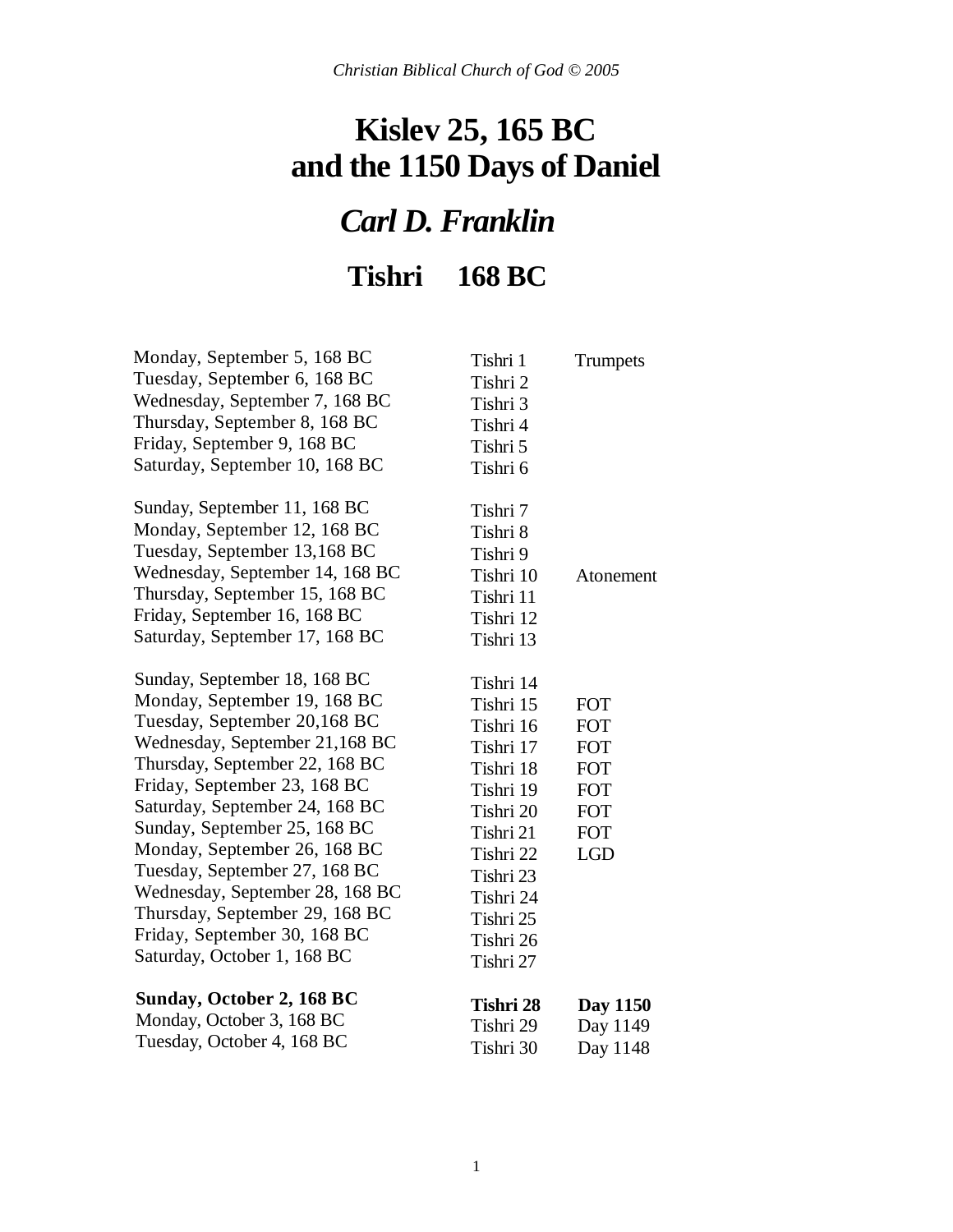### **Kislev 25, 165 BC and The 1150 Days of Daniel**

| Friday, October 31, 165 BC     | Kislev 1             | Day 25 |
|--------------------------------|----------------------|--------|
| Saturday, November 1, 165 BC   | Kislev <sub>2</sub>  | Day 24 |
| Sunday, November 2, 165 BC     | Kislev <sub>3</sub>  | Day 23 |
| Monday, November 3,165 BC      | Kislev <sub>4</sub>  | Day 22 |
| Tuesday, November 4, 165 BC    | Kislev 5             | Day 21 |
| Wednesday, November 5, 165 BC  | Kislev <sub>6</sub>  | Day 20 |
| Thursday, November 6, 165 BC   | Kislev <sub>7</sub>  | Day 19 |
| Friday, November 7, 165 BC     | Kislev 8             | Day 18 |
| Saturday, November 8, 165 BC   | Kislev 9             | Day 17 |
| Sunday, November 9, 165 BC     | Kislev 10            | Day 16 |
| Monday, November 10, 165 BC    | Kislev 11            | Day 15 |
| Tuesday, November 11, 165 BC   | Kislev <sub>12</sub> | Day 14 |
| Wednesday, November 12, 165 BC | Kislev 13            | Day 13 |
| Thursday, November 13, 165 BC  | Kislev 14            | Day 12 |
| Friday, November 14, 165 BC    | Kislev 15            | Day 11 |
| Saturday, November 15, 165 BC  | Kislev 16            | Day 10 |
| Sunday, November 16, 165 BC    | Kislev 17            | Day 9  |
| Monday, November 17, 165 BC    | Kislev 18            | Day 8  |
| Tuesday, November 18, 165 BC   | Kislev 19            | Day 7  |
| Wednesday, November 19, 165 BC | Kislev <sub>20</sub> | Day 6  |
| Thursday, November 20, 165 BC  | Kisley 21            | Day 5  |
| Friday, November 21, 165 BC    | Kislev <sub>22</sub> | Day 4  |
| Saturday, November 22, 165 BC  | Kisley 23            | Day 3  |
| Sunday, November 23, 165 BC    | Kisley 24            | Day 2  |
| Monday, November 24, 165 BC    | <b>Kisley 25</b>     | Day 1  |

**Sacrifices restored by Judas Maccebeus on Kislev 25, 165 BC after 1150 days, or after 2300 morning and evenings without sacrifices**

The fulfillment of the 1150 days prophesied in Daniel 8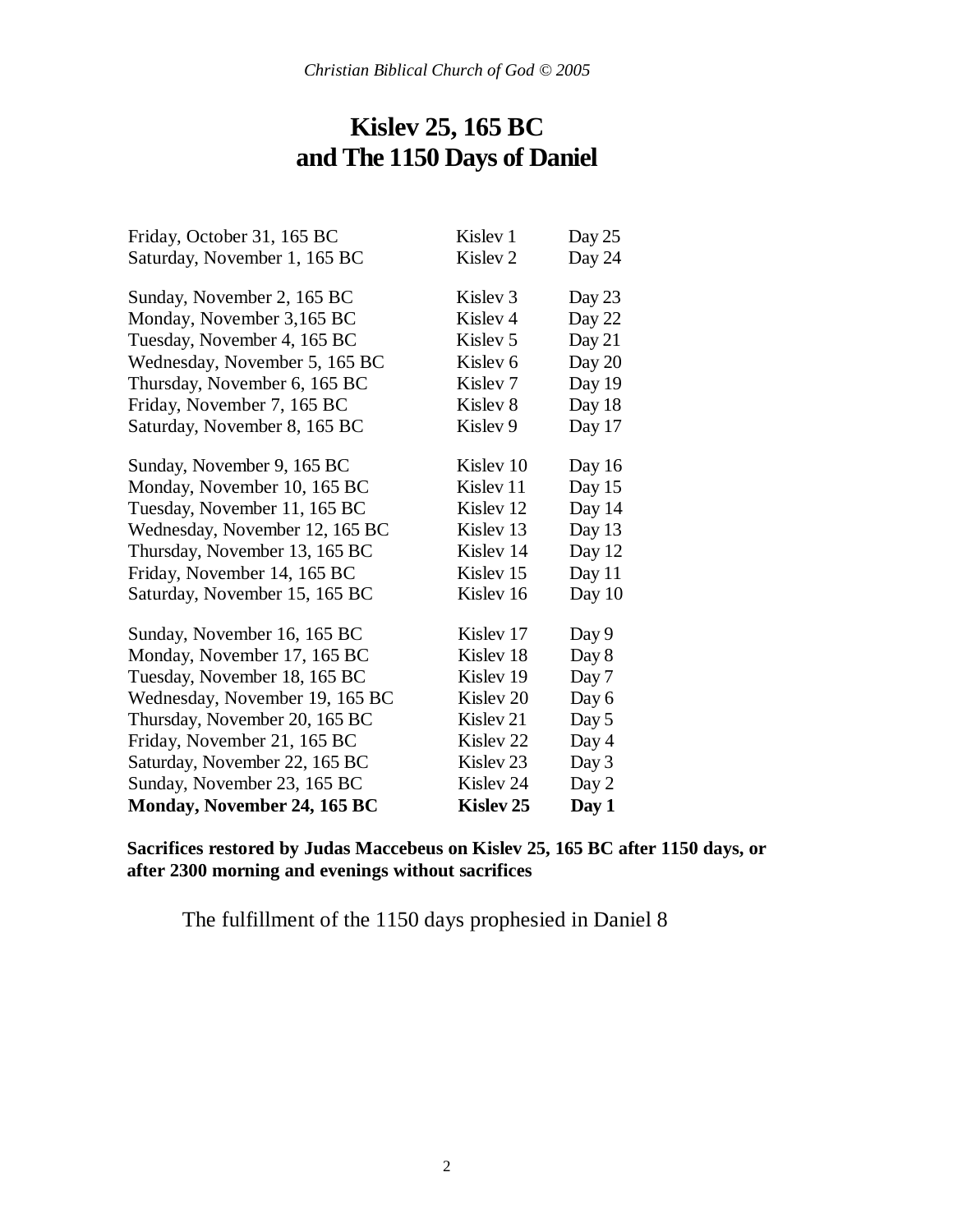## **Kislev 25, 165 BC and Daniel's 1150 Days**

*by Carl D. Franklin*

**165 BC**

**Counting Backwards from Kislev 25—1150 days the date that Judas Maccabeus restored the daily sacrifices**

| <b>Hebrew</b><br><b>Month</b> | <b>Days</b> | <b>Number</b><br>in Month | Running<br><b>Total</b><br><b>Days</b> |
|-------------------------------|-------------|---------------------------|----------------------------------------|
| Kislev 25                     |             |                           | 25 Monday, November 24, 165 BC         |
| Heshvan                       | 30          |                           | 55                                     |
| Tishri                        | 30          |                           | 85                                     |
| Elul                          | 29          |                           | 114                                    |
| Ab                            | 30          |                           | 144                                    |
| Tammuz                        | 29          |                           | 173                                    |
| Sivan                         | 30          |                           | 203                                    |
| Iyar                          | 29          |                           | 232                                    |
| <b>Nisan</b>                  | 30          |                           | 262                                    |
| Adar                          | 29          |                           | 291                                    |
| Shebat                        | 30          |                           | 321                                    |
| Tebeth                        | 29          |                           | 350                                    |
|                               |             |                           | 166 R <i>C</i>                         |

|               | 100 D C       |              |  |
|---------------|---------------|--------------|--|
| <b>Hebrew</b> | <b>Number</b> | Running      |  |
| <b>Month</b>  | <b>Days</b>   | <b>Total</b> |  |
|               | in Month      | <b>Days</b>  |  |
| Kislev        | 30            | 380          |  |
| Heshvan       | 29            | 409          |  |
| Tishri        | 30            | 439          |  |
| Elul          | 29            | 468          |  |
| Ab            | 30            | 498          |  |
| Tammuz        | 29            | 527          |  |
| Sivan         | 30            | 557          |  |
| Iyar          | 29            | 586          |  |
| <b>Nisan</b>  | 30            | 616          |  |
| Adar          | 29            | 645          |  |
| Shebat        | 30            | 675          |  |
| Tebeth        | 29            | 704          |  |